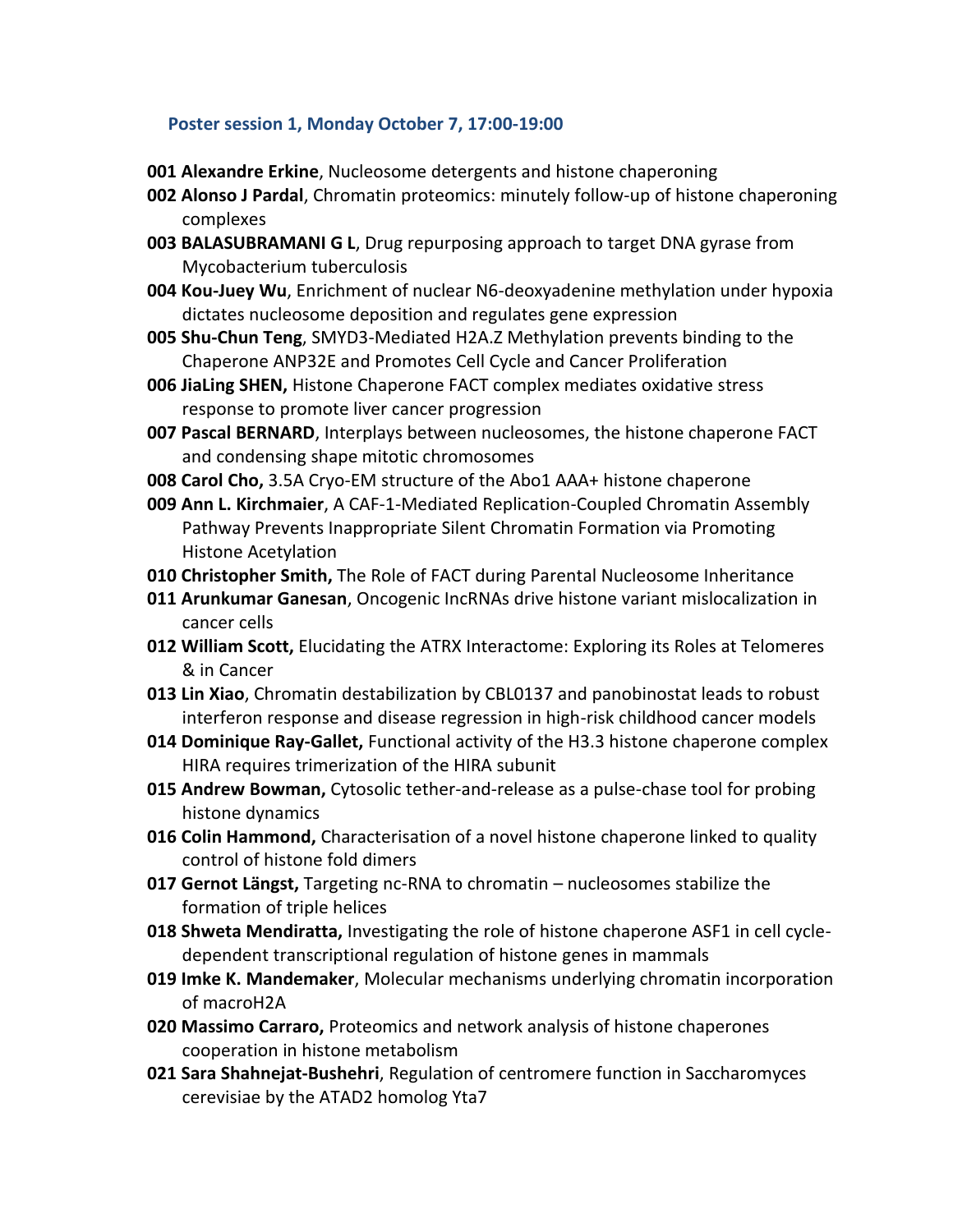- **022 Stephanie Tran**, Characterizing Primordial Dwarfism Associated Mutations and their Effects on the CMG Helicase
- **023 Ifetayo Ajayi,** Phytochemical Screening of Tetrapleura Tetraptera and the Effect of its Dietary Inclusion on Expression of Some Neurodegeneration-related Oxidative Stress Genes in Drosophila Melanogaster
- **025 Celia Jeronimo,** Transcribed chromatin, rather than RNA polymerase II itself, recruits FACT to active genes
- **026 Ed Luk**, The molecular basis of DEF/Y—a histone binding motif—in ATP-dependent H2A.Z deposition
- **027 Amit Lalwani,** Inhibition of FACT disrupts the transcriptional activity of MYCN in neuroblastoma
- **028 Harald Wodrich**, Functional chromatin extraction and single genome imaging reveals chromatin dynamics of incoming adenoviral genomes
- **029 Pei-Shang Wu**, Deletion of the budding yeast HMGB protein Nhp6 restore generation of damage induced cohesion in Polŋ-deficient cells
- **030 Nithya Ramakrishnan,** Computational Analysis of Histone Post-translational Modification Pairs and their Influence on Genes
- **031 Minh Bul,** Deregulation of Histone H1 Modifications in Cancer Cells
- **032 Laura Bryant,** Mutations in the Chaperone Binding Site of Histone H3.3 Causes a Novel Neurodevelopmental Syndrome in Children
- **033 Francesca Mattiroli,** Mechanism of nucleosome assembly during DNA replication
- **034 Debasree Dutta,** Histone chaperone APLF in regulation of EMT involved in development and disease
- **035 Clément Rouillon,** Mechanism of CAF-1-dependent nucleosome assembly during DNA replication
- **036 Ruben Rosas Ospina,** Structural Mechanism of DNA Binding by CAF-1
- **038 Ivan Corbeski,** A chaperone that assembles the histone octamer for nucleosome assembly

## **Poster session 2, Tuesday October 8, 17:00-19:00**

- **039 Olga Vlasova,** FACT localization in cell nuclei under influence of minor groove binding ligands and natural DNA-binding polyphenols
- **040 Lee Wong,** Roles of ATRX and histone H3.3 in driving the ALTernative Lengthening of Telomeres Pathway in cancers.
- **042 Sambit Dalui,** Biophysical and Biochemical characterisation of Testis-specific Yencoded-like protein 5: new participants of the NAP Histone chaperone family
- **043 Giulia Saredi**, H4K20me0 primes post-replicative chromatin for error-free DNA repair via recruitment of homologous recombination factors
- **044 Wencong Cui, Thomas Sternsdorf**, Identification of novel Interactors of the H3.3 Histone Chaperone subunit Daxx using Proximity-mediated biotin identification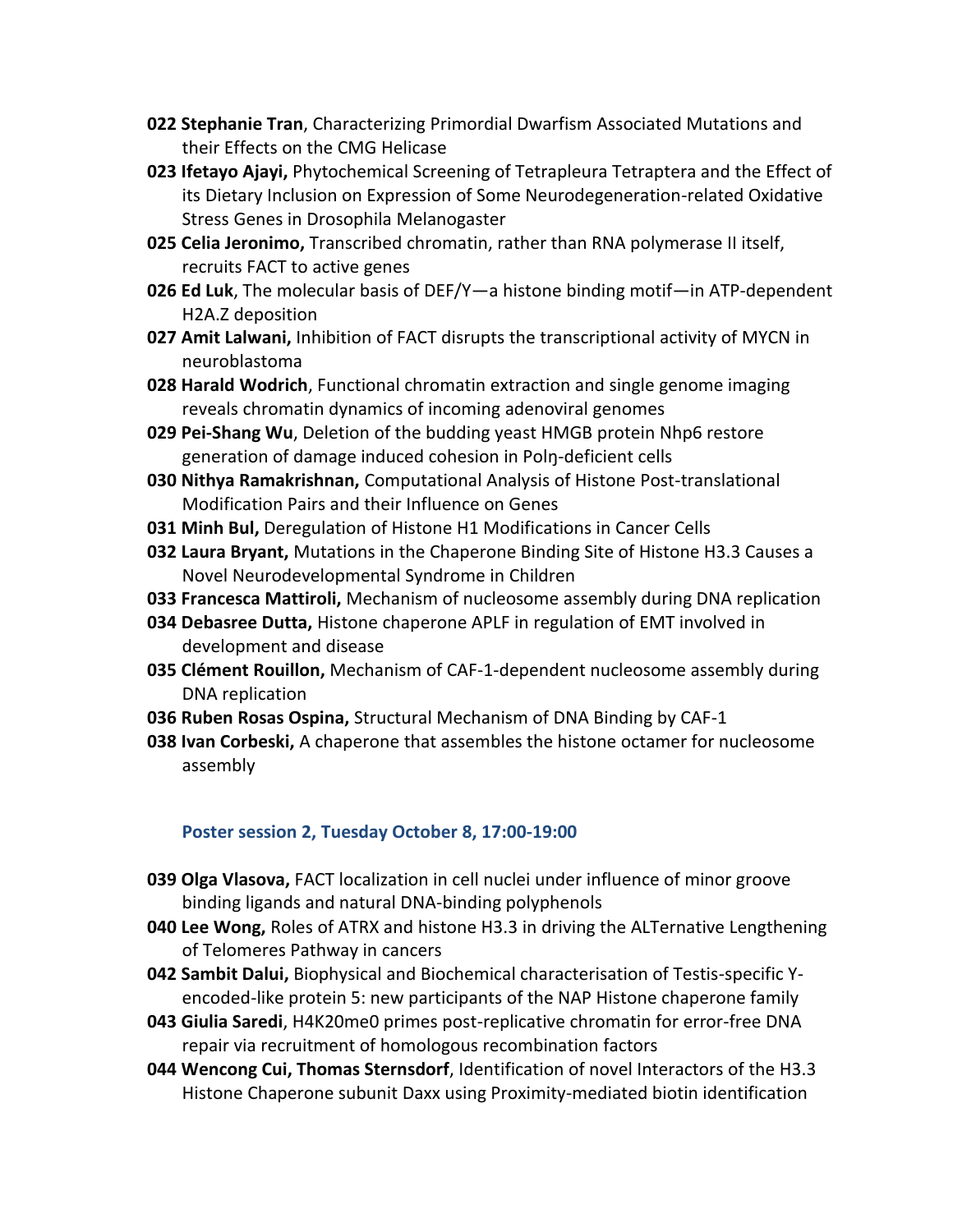(BioID), reveals unexpected crosstalk between seemingly different epigenetic processes

- **045 For Fan Chan,** Deregulation of histone chaperone CAF-1 in liver cancer
- **047 Timur Fetisov,** Natural polyphenols as DNA-dependent inhibitors of PARP1 in terms to cancer prevention
- **048 Teresa Sposito,** Histone replacement in cancer: dissecting the role of H3.3 chaperone DAXX in pancreatic tumorigenesis
- **049 Rhiannon Aguilar**, Structure and mechanism of CAF-1, a replication-dependent H3/H4 chaperone
- **050 Teresa Carlomagno,** Histone chaperone exploits intrinsic disorder to switch acetylation specificity
- **051 Ina Theofel,** The role of the histone chaperone Nap1/1 in chromatin reorganisation in mammalian development
- **052 Alejandra Loyola,** Unveiling the molecular mechanisms of newly synthesized histone H3 maturation
- **053 Laura Prendergast,** Histone chaperone FACT is essential to overcome replication stress in mammalian cells
- **054 Jan Postberg**, Dissecting the role of histone chaperones during 27nt-RNA guided histone variant deposition via 'RNA-induced DNA replication interference' in Stylonychia
- **055 Rinky Rajput,** Drug repurposing approach to target nucleoid-associated protein HU in Mycobacterium tuberculosis: Insights from Computational and Biophysical **Studies**
- **056 Anton Pembaur**, On the selectivity of histone chaperones in the differential transnuclear trafficking of histone variants and their relevance for programmed chromatin elimination in Stylonychia
- **057 Ji-Joon Song,** Structural and molecular basis of histone H3/H4 deposition by AAA+ ATPase
- **060 Duygu Yilmaz,** Centromeric chromatin permits Double Strand Break repair by homologous recombination in G1
- **061 Fred Winston,** Factors that Control Transcriptional Accuracy, Chromatin Integrity, and Genome Stability
- **062 Patrick Philipp Weil,** The pathophysiological relevance of abnormal expression of tissue-specific histone variants and deviants in the course of tumor progression and their interaction with histone chaperones
- **064 Barbara Safaric,** Single molecule FRET reveals nucleosome rearrangements upon FACT engagement
- **065 Marianna Yakubovskaya,** DNA-dependent effects of natural polyphenols with anticancer activity
- **066 Faith Fowler,** Assembly of Nucleosomes onto Single-Stranded DNA Occurs During Homologous Recombination and is Required for DNA Repair